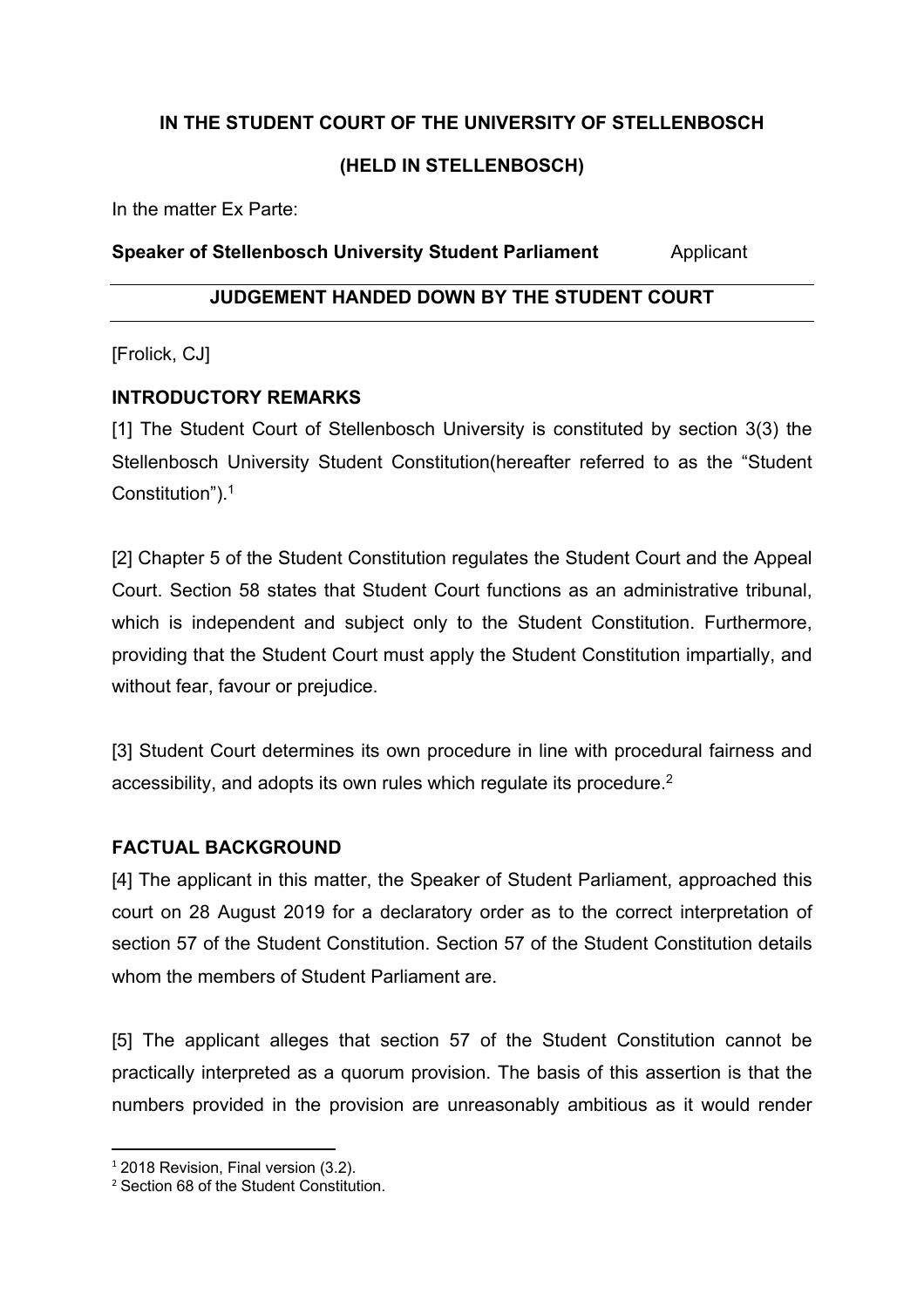Student Parliament ineffective and it unduly usurps Student Parliament's independence by the Student Representative Council (SRC).

[6] The applicant further contends that it would be an unreasonable expectation on Student Parliament to enforce attendance at its sittings by the student leaders mentioned in section 57. This is particularly so, it is alleged, as the mentioned student leaders are not obliged to attend Student Parliament by virtue of their respective constitutions.

[7] According to the applicant, the correct interpretation of section 57 is that the reference to numbers mean the maximum number of student leaders from each body who attend Student Parliament in their official capacities.

[8] The applicants notice of motion refer to sections  $23(c)(i) - (ii)$ . Since there is no such section provided for in the Student Constitution, the assertion is disregarded and nugatory.

[9] Before this court engages with the application of law to the facts, there are certain points *in limine* which have been raised, and which this court must address.

#### **URGENCY**

[10] Items 6(4)-(5) of the Stellenbosch University Student Court Rules ("rules") deal with urgent applications and provide:

"(4) In an urgent application, the Court may dispense with the forms and service provided for in these Rules and may dispose of the matter at such a time and place and in such manner, which shall as far as practically possible, be in accordance with the procedure set out in these Rules. (5) In every affidavit filed the applicant shall set forth explicitly the circumstances which he/she avers renders the matter urgent and the reasons why he/she claims that he/she could not be afforded substantial redress at a hearing in due course."

[11] The applicant avers that the matter is urgent because the constitutional amendment process of Student Parliament must be completed by 30 August 2019. Thereafter, it must be sent to the Student Court for approval. Furthermore, the applicant contends that the decision of Student Court will have bearing on how the section relating to quorum is to be drafted.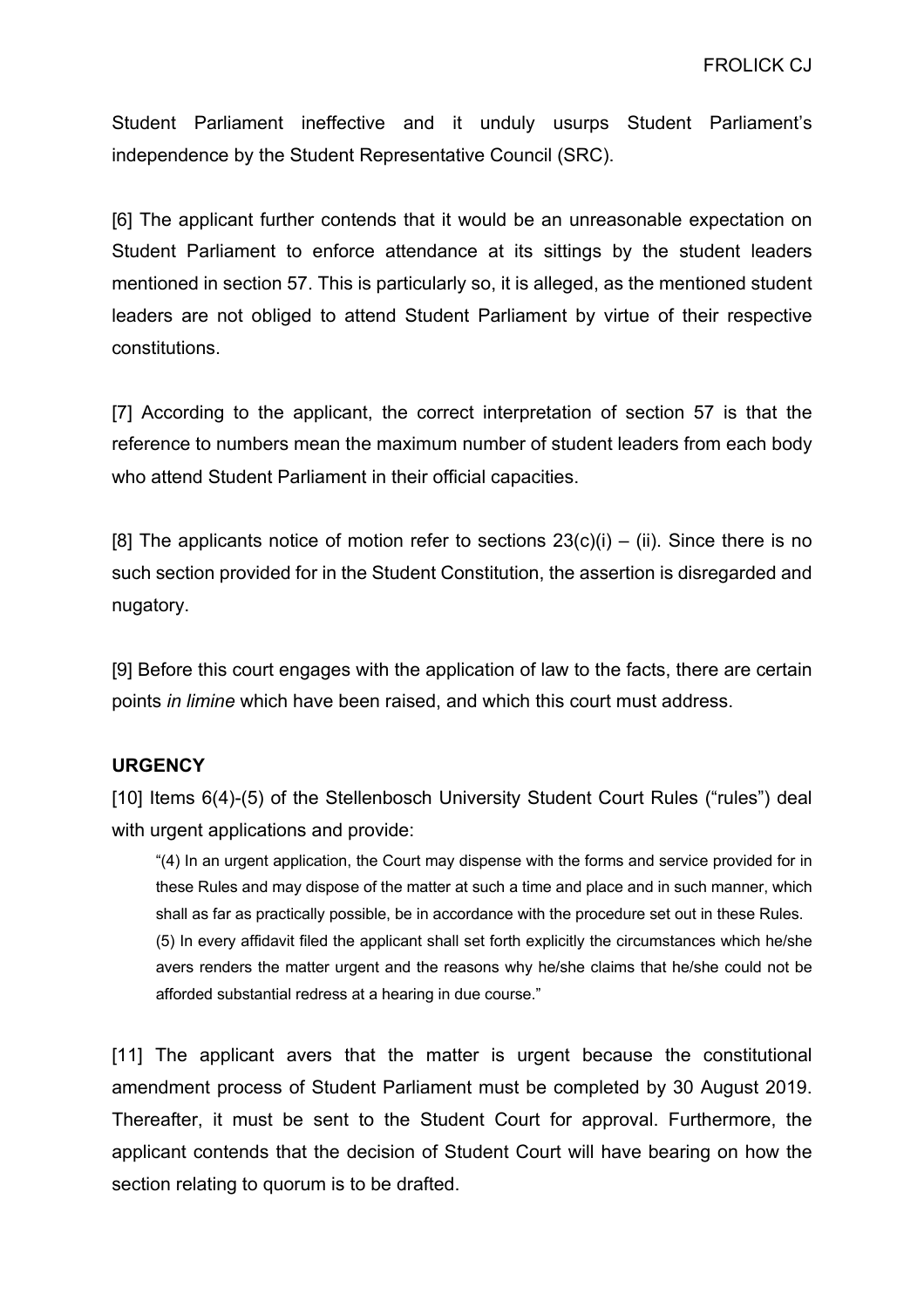[12] In its founding affidavit, the applicant provides that on 17 August 2019 the Student Parliament Executive Committee convened to determine the constitutional amendment process. This evidence is stupefying given that the Student Constitution came into effect on 17 September 2018 and Chapter 4 of the Student Constitution which governs Student Parliament comes into effect the fourth term of the academic year.3 Furthermore, section 56(3)(a)-(b) of the Student Constitution places a duty on Student Parliament to accept a constitution, which is to be approved by this court, before attaining crucial powers of accountability.

[13] From the aforementioned it is clear that the applicant was aware of this duty before his election as Speaker and if he was not, was able to become aware of such duty after election. It is the opinion of this court that the urgency was self-created and could have been avoided had the applicant fulfilled his duties in this regard.

[14] This court is mindful of the fact that Student Parliament is a cardinal mechanism of student governance and has extensive powers to ensure that all student bodies fulfil their constitutional mandate and to keep them accountable and transparent. To this end, given that Student Parliament is *vox populi*, this court shall provide its assistance.

## **LOCUS STANDI**

[15] The Student Constitution provides, in section 67, that all students and student bodies can bring cases before this court.<sup>4</sup> Student Parliament is such a student body<sup>5</sup> and thus the Speaker and Deputy Speakers are competent to have standing before the court *in nomine officio*.

## **APPLICABLE LAW**

[16] Section 65 of the Student Constitution expounds upon the jurisdiction of this court and sections 65(1)(a)-(b) provides:

"The Student Court has the power to –

<sup>&</sup>lt;sup>3</sup> Section 104 of the Student Constitution.

<sup>4</sup> The applicant incorrectly relies on section 64(1) of the Student Constitution which deals with the Student Court term of office. Accordingly, the Court advises the applicant to comply with section 4(1)- (2) of the Student Constitution to protect and promote the rights contained in the Constitution, which is particularly relevant for a body such as Student Parliament.

<sup>&</sup>lt;sup>5</sup> Section 3(2) of the Student Constitution.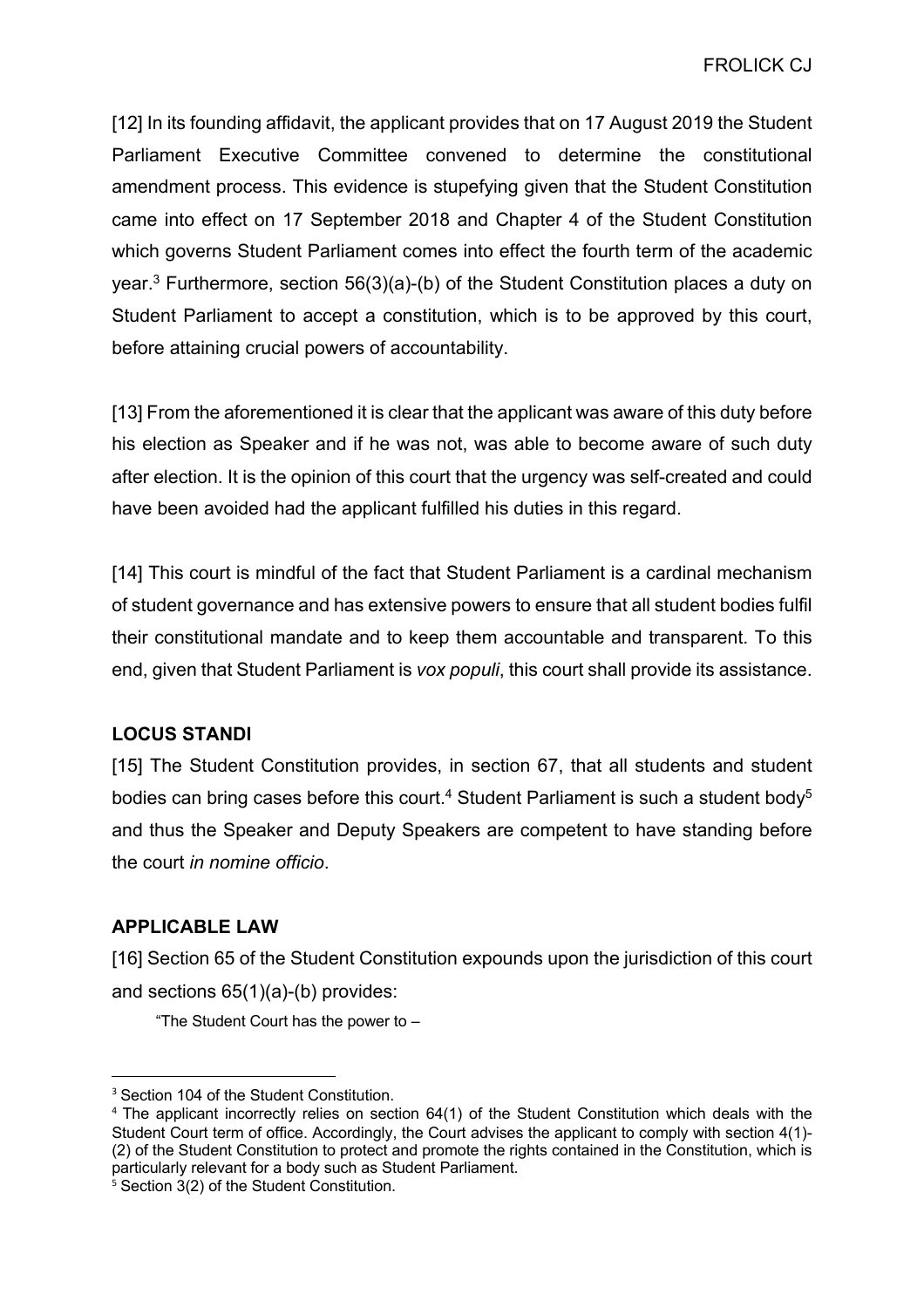(1) give an interpretation, or to confirm the interpretation of a party before the Student Court, regarding –

(a) this Constitution; or

(b) any empowering provision in terms of which a student body or a member of a student body exercises power;"

[17] The applicant in this matter is a constitutional being and enjoys standing before this court. Accordingly, this court is conferred with jurisdiction in terms of the abovenamed subsections of the Student Constitution.

[18] It is of import to note that section 66 of the Student Constitution empowers this court to grant a declaratory order and any order that is fair and equitable.<sup>6</sup> The section reads:

"The Student Court can –

(1) grant an interdict or any other interim relief if material injustice would otherwise result;

(2) grant a declaratory order;

(3) set aside any decision or action that is inconsistent with this Constitution, or a constitution, policy, regulation or any empowering provision of a student body, in so far as it is inconsistent with it, provided that in case of setting aside –

(a) the retroactive effect of the order must be limited as far as possible; and

(b) the order can be suspended for a fixed time or on any conditions so as to allow the person or body in question to rectify the fault; or

(4) grant any order, including a combination of the abovementioned remedies, that is fair and equitable."

[19] Section 28 of the Student Parliament Constitution, 2014 version, provides:

"28. Ordinary Meetings

a. The first ordinary meeting of the Student Parliament shall be held in the first academic term;

b. Ordinary meetings of the Student Parliament shall be held at least once per academic term;

c. The Speaker shall give at least seven (7) days" notice of the date, time and venue of such a meeting with disclosure of agenda;

d. Students shall be granted a reasonable opportunity to put matters on the agenda of a meeting for a period of not less than four (4) working days, but closing no later than seven (7) days before the final agenda is sent out to students."

<sup>6</sup> Section 66(2) & 66(4) of the Student Constitution.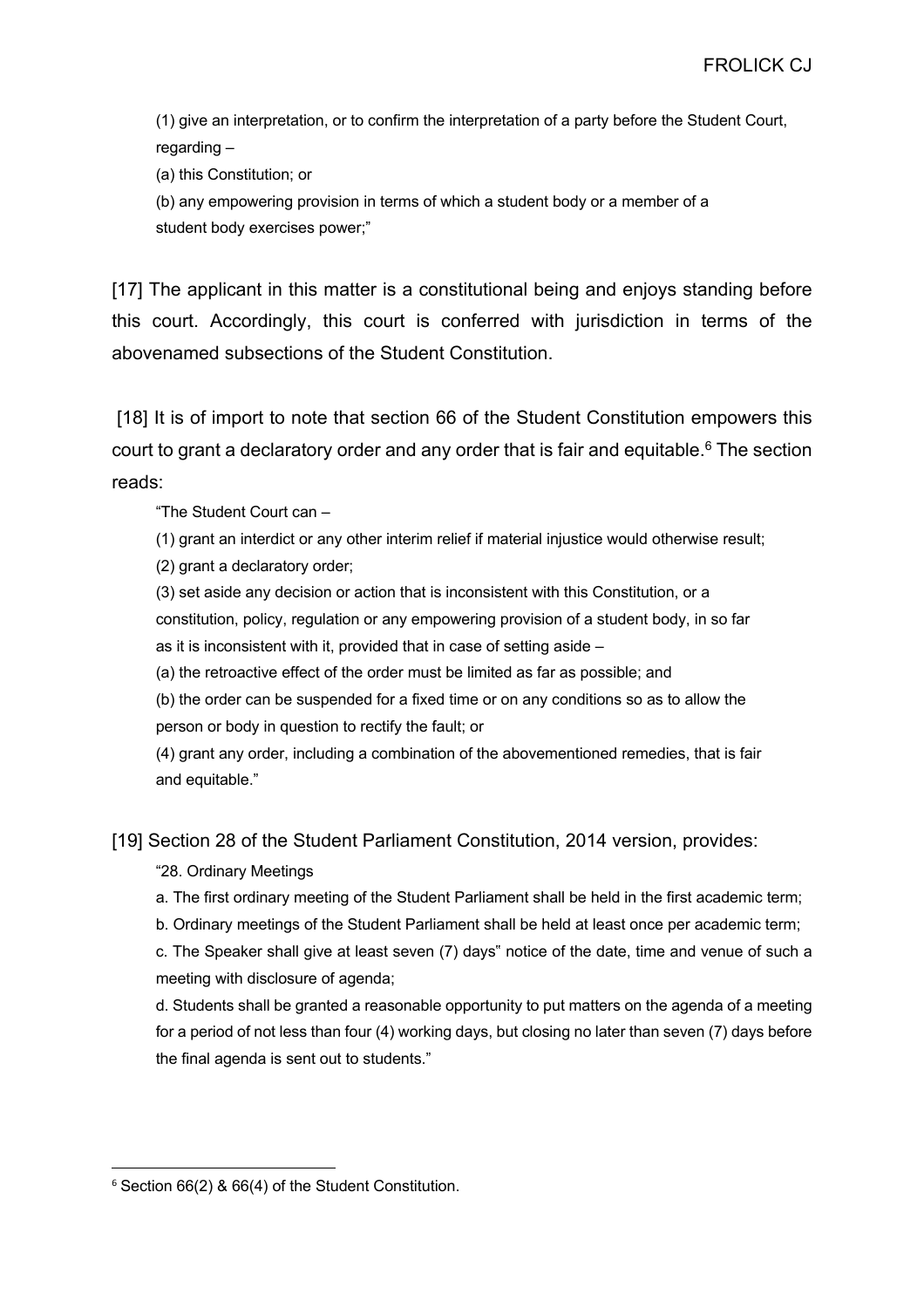[20] It is clear from the section above that currently there is no quorum requirement for Student Parliament meetings.

[21] The section which is in contention before this court is section 57 of the Student Constitution and, which comes into operation on the fourth term of 2019, reads:

"57 Members of Student Parliament

- (1) Student Parliament consists of –
- (a) All SRC members;
- (b) Eight (8) members of the Academic Affairs Council;
- (c) Eight (8) members of the Prim Committee;
- (d) Eight (8) members of the Societies Council;
- (e) Two (2) House Committee members from each cluster;
- (f) Two (2) House Committee members from Senior Prim Committee
- (g) One (1) member from the Cluster Executive;
- (h) One (1) member of the Tygerberg Student Parliament;
- (i) One (1) member from each faculty committee;
- (j) Ten (10) members of society committees appointed by the Societies Council; and
- (k) all students who attend a meeting of Student Parliament.
- (2) No person can fill more than one seat at any time.
- (3) If a member of Student Parliament can no longer fulfil their duties, the Student

Parliament Committee must ensure the vacancy is filled."

[22] Interpretation of this section is necessary to determine whether there is a quorum requirement or not. Justice Rutgers in *Ex Parte Speaker of Stellenbosch University Student Parliament*<sup>7</sup> provided a useful summary of the theories of statutory interpretation – *literalism* and *intentionalism*. Justice Rutgers explains:

"According to the *literalism* theory of interpretation, words should be interpreted according to their ordinary meaning, unless this would lead to absurdity, repugnancy or inconsistency. According to this approach, the exact wording of the relevant statutory provision should be followed."

Section 57, in this context, refers to *members* of Student Parliament and as such can only denote that the stipulated student leaders and all ordinary students who attend a meeting of Student Parliament [Section 57(1)(k)] constitute the membership of Student Parliament. Therefore, a literal interpretation of the section at-hand cannot be read as

<sup>7</sup> 28 August 2017, Stellenbosch University Student Court. Available: https://www.sun.ac.za/english/students/studentcourt/Documents/Ex%20Parte%20Speaker%20of%20Student%20Parliament.pdf.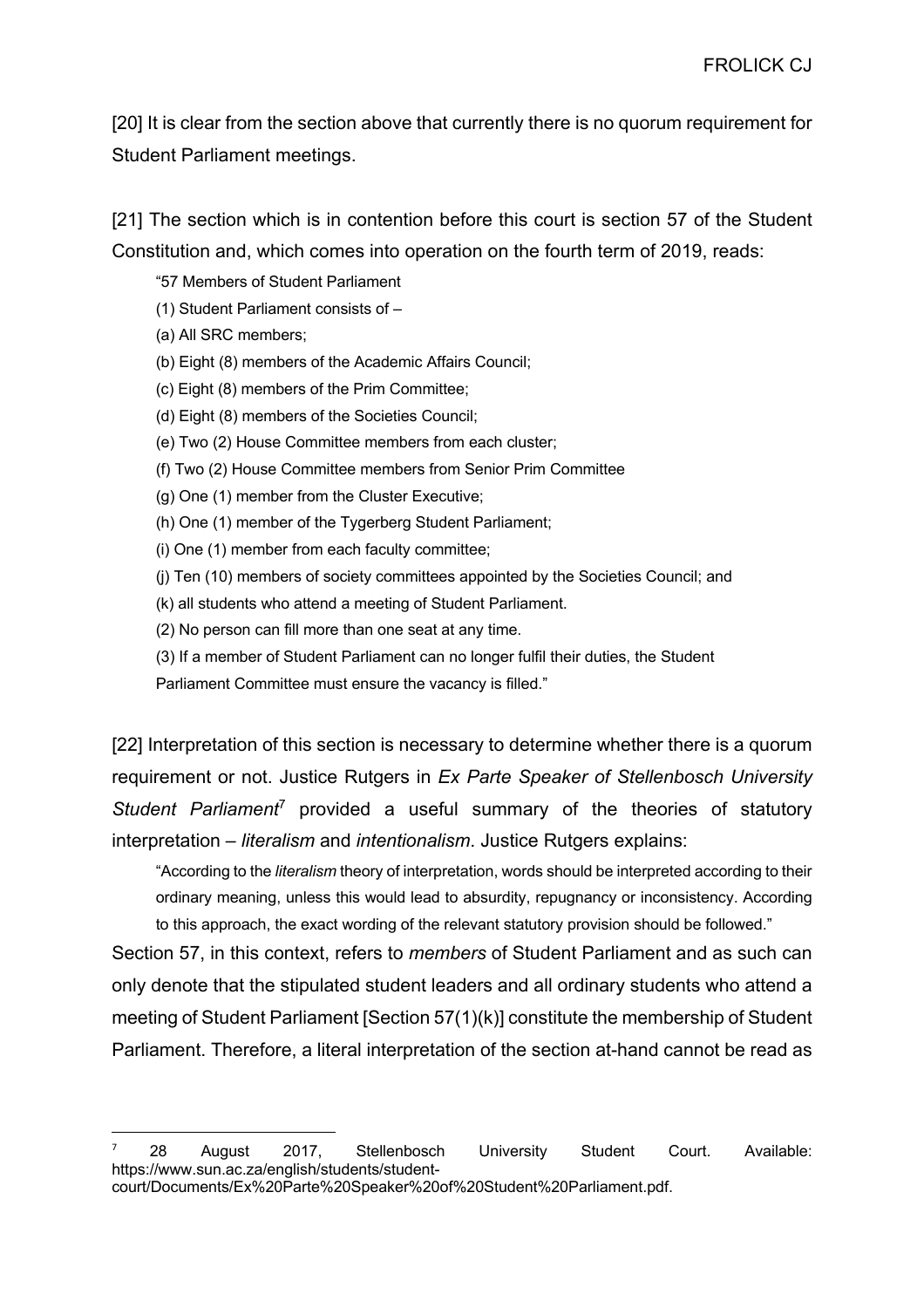to constitute quorum of a Student Parliament meeting. To contend that it does would be inane.

[23] Justice Rutgers further describes the second theory interpretation:

"*Intentionalism*, as a theory of interpretation, focuses on giving effect to the intention of the drafters of the statutory provision."

The drafters of the Student Constitution in this case could not have sought to prescribe a quorum requirement for Student Parliament. If this was the case the drafters would have done so explicitly.

[24] The drafters of the Student Constitution have in section 56(1) determined a numerical threshold of 80 percentage points of 100 votes in order for decisions of Student Parliament to have a binding effect on student leadership bodies. This is important to note as here, the drafters clearly draw a distinction between binding power and non-binding power of Student Parliament. To this end, the Student Constitution can be read as to introduce a quorum requirement of at least 100 votes, in this event the decision would bind the student leadership bodies.

[25] Having reflected on the two theories of interpretation it can be said with certainty and confidence that section 57 does not introduce a quorum requirement for Student Parliament in respect of its functions and meetings.

[26] This does not mean that the student leaders who are stipulated in section 57 do not have to attend Student Parliament and, as alleged by the applicant, are not obliged to attend Student Parliament. The purpose of specifically naming student leaders as members of Student Parliament is so that they attend Student Parliament *in nomine officio* which facilitates accountability and transparency.

[27] Furthermore, the prescribed student leadership bodies must mandate a certain number of their student leaders (as stipulated in section 57) to attend Student Parliament. Once they attend Student Parliament *in nomine officio* they cannot act as ordinary students, in terms of section 57(1)(k), read with section 57(2). They represent their respective leadership bodies at Student Parliament.